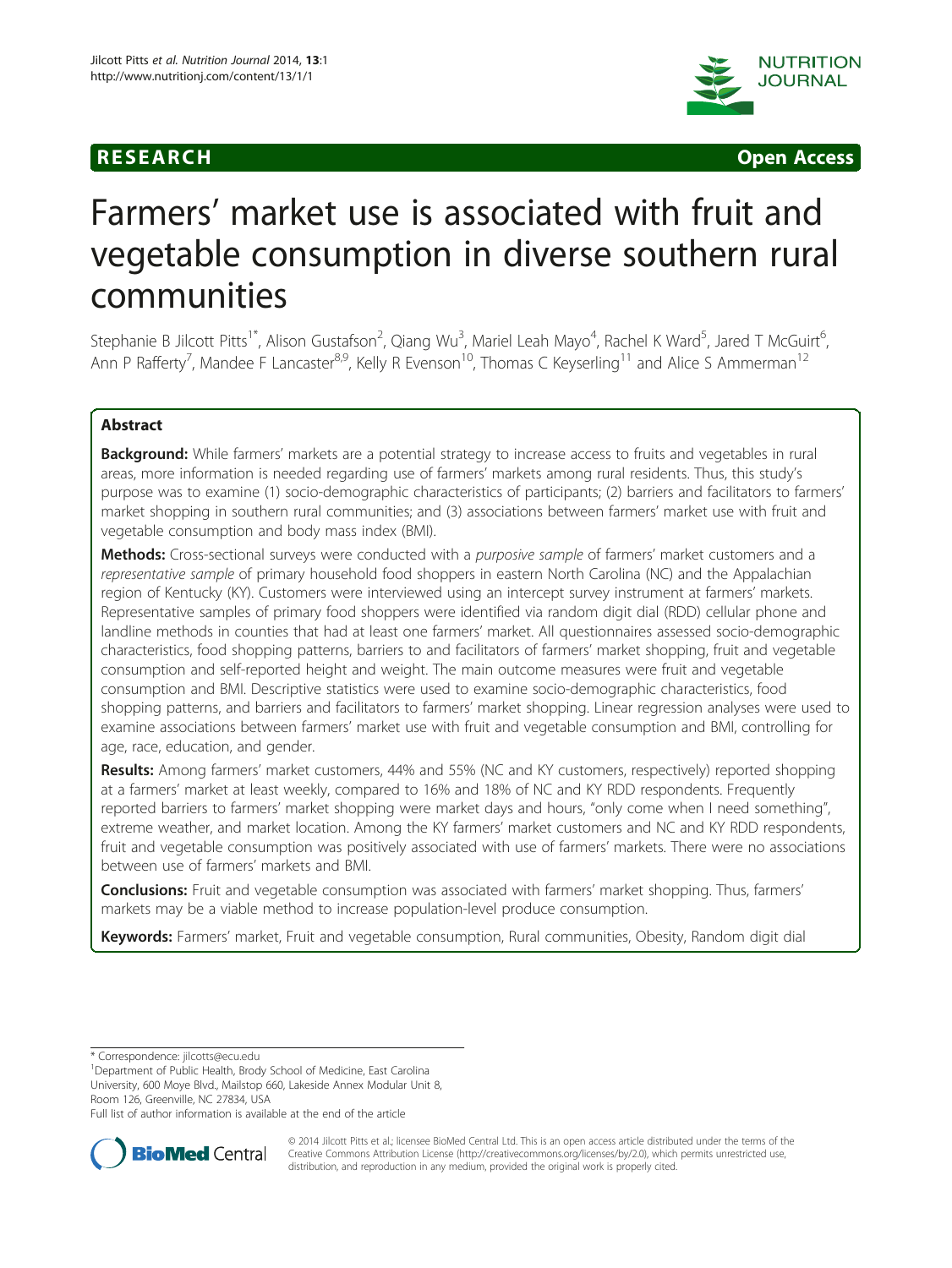# Background

In the United States, obesity is a major public health problem, disproportionately affecting rural residents [[1,2](#page-9-0)]. Disparate obesity rates among rural residents may be partially due to less access to healthy and fresh foods [[3](#page-9-0),[4](#page-9-0)]. Policies and environmental changes to increase availability of healthy foods are suggested as contributing solutions to the obesity epidemic [\[5](#page-9-0),[6\]](#page-9-0). In particular, increasing use of farmers' markets is one potential strategy to increase access to and consumption of fruits and vegetables, which would decrease risk of chronic disease [\[7](#page-9-0)]. Thus, farmers' markets are thought to potentially improve population health and reduce population health disparities; yet little is known about their impact on produce consumption [\[8](#page-9-0)].

Farmers' markets may be a particularly effective strategy to improve access to healthy foods in rural areas, where improving the health status of rural residents may involve more effectively leveraging of the strong rural historical connection to agriculture and farming [\[9](#page-9-0)]. However, despite this potential access to sources of fresh produce, research indicates that fruit and vegetable consumption among rural dwellers is lower than among urban dwellers [[10,11](#page-9-0)]. The existing agricultural assets in rural areas may support the establishment of farmers' markets, which could improve access to healthful foods [\[9](#page-9-0)]. There are a number of potential challenges to accomplishing this, which may include low customer base, due to low population density, and limited days and hours of business.

Because of the promise that farmers' markets hold for improving access to healthy foods in underserved areas, several federal initiatives focus on establishment of and enhancements to farmers' markets. Such farmers' market enhancements include increasing access to electronic benefit transfer (EBT) for Supplemental Nutrition Assistance Program (SNAP) participants so that the benefits can be used at local markets, adding cooking demonstrations, taste tests, recipe cards, and increasing public transportation to markets. Evaluation efforts are needed to examine effectiveness of such initiatives on increasing fruit and vegetable consumption [[8](#page-9-0)].

Previous studies have documented the characteristics of people who use farmers' markets, often finding that farmers' market customers tend to be of higher socioeconomic status and more likely to be female when compared to the general population [\[12-14](#page-9-0)]. However, less is known about specific socio-demographic characteristics of farmers' market customers in southern rural communities, and how to encourage lower-income residents to use farmers' markets. In prior work in eastern North Carolina, we found that few individuals receiving federal assistance benefits used farmers' markets: 17% of SNAP participants and 26% of women receiving federally-funded family planning clinic services reported shopping at farmers' markets [[15](#page-9-0),[16](#page-9-0)]. Also, little is known about the barriers and facilitators to farmers' market shopping [\[8\]](#page-9-0).

Thus, in order to address the health needs of rural populations by leveraging existing agricultural resources, more information is needed about potential customers and their interaction with farmers' markets. Therefore, the aims of this study were to (1) describe socio-demographic characteristics of participants; (2) examine barriers and facilitators to farmers' market shopping in rural communities; and (3) examine associations between farmers' market access, awareness, and use with the outcomes of fruit and vegetable consumption and body mass index (BMI). To accomplish this, we examined these aims among a purposive sample of farmers' market customers and among a representative sample of primary household food shoppers in two geographically and racially diverse rural areas: eastern North Carolina (NC) and the Appalachian region of Kentucky (KY). The findings of this study can guide future farmers' market initiatives in rural regions, where residents increasingly face nutrition-related health disparities [\[1,2](#page-9-0)].

# Methods

# Study setting

This study was conducted in rural eastern NC and Appalachian KY in August 2012 – January 2013. The study areas were chosen as rural areas of the southern United States with high obesity prevalence and low access to fruits and vegetables [\[1,2,10,11](#page-9-0)]. While eastern NC and eastern KY were different in terms of residents' racial composition, obesity and poverty rates were similar in the two regions (Table [1](#page-2-0)). All portions of this study were reviewed and approved by the Institutional Review Boards of both East Carolina University and University of Kentucky at Lexington.

The counties in which this study was set are described in detail in Table [1.](#page-2-0) Pitt County in eastern NC (2011 population estimate = 171,134) [[17](#page-9-0)] includes a small urban center as its county seat (2011 population estimate = 86,017), and is home to a large regional medical center and a large public University. Three counties of interest in eastern KY included Fayette, Jackson, and Boone Counties. Fayette County was included as it is semiurban, and somewhat comparable to Pitt County, NC. Jackson and Boone counties were selected as they are both lower-income and semi-rural and provide for geographic diversity in the Appalachian region.

# Random digit dial participant recruitment and survey administration

During September and October 2012, trained interviewers conducted a telephone survey of Pitt County residents. The survey was overseen by the East Carolina University Center for Survey Research, and used a random digit dial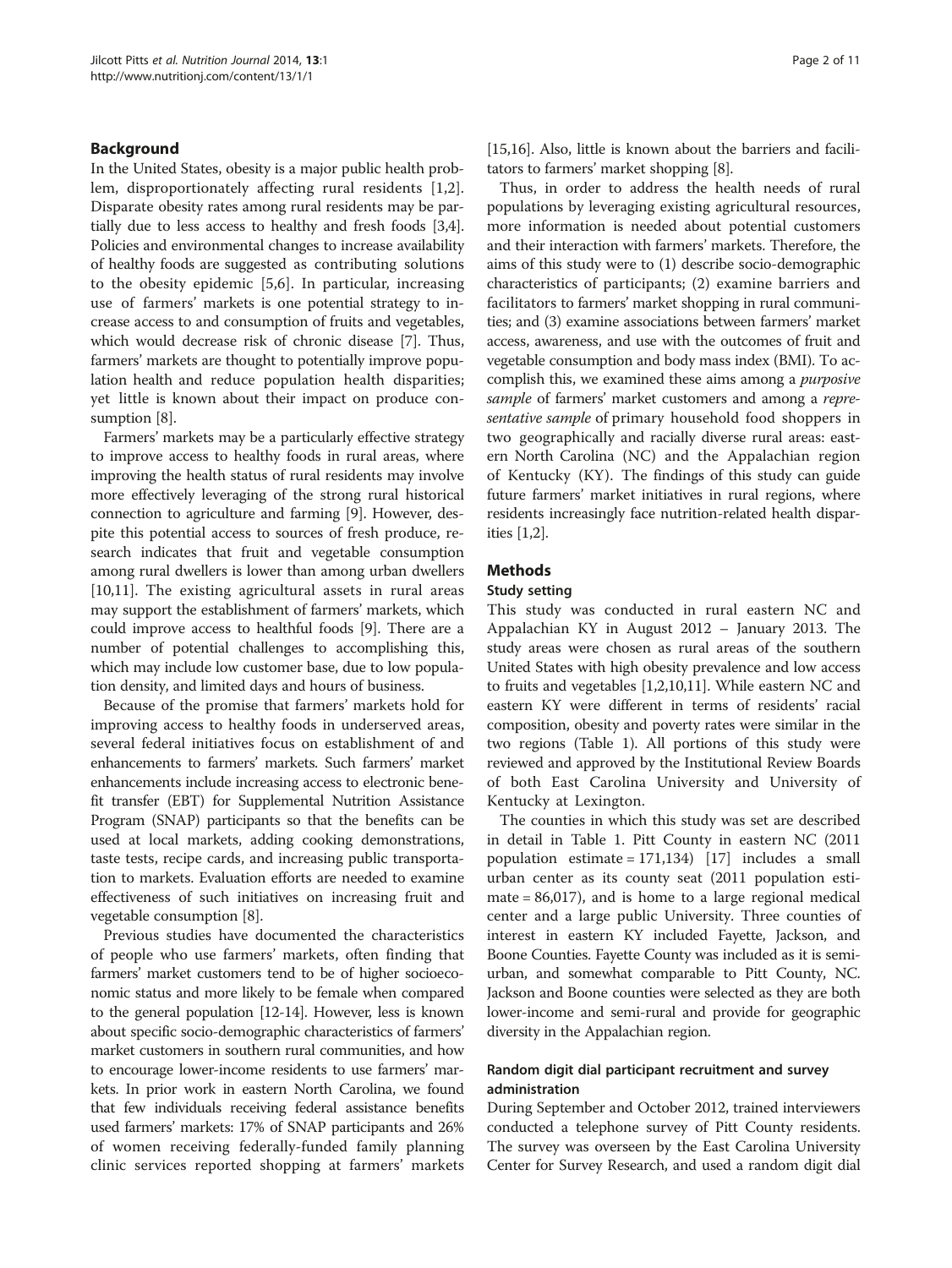<span id="page-2-0"></span>Table 1 Description of study areas in North Carolina and Kentucky

| <b>Characteristics</b>                                                             | <b>Pitt County, eastern</b><br><b>North Carolina</b> | <b>Fayette County,</b><br>eastern Kentucky | Jackson County,<br>eastern Kentucky | Boone County,<br>eastern Kentucky |
|------------------------------------------------------------------------------------|------------------------------------------------------|--------------------------------------------|-------------------------------------|-----------------------------------|
| Population estimate (2011) [17-20]                                                 | 171.134                                              | 301,569                                    | 13.443                              | 121,737                           |
| Percent rural dwellers (2010) [21]                                                 | 25.4                                                 | 3.1                                        | 100                                 | 13.3                              |
| Percent black (2011) [17-20]                                                       | 34.4                                                 | 14.8                                       | 0.2                                 | 2.9                               |
| Percent white (2011) [17-20]                                                       | 61.4                                                 | 79.1                                       | 98.9                                | 93                                |
| Percent living below poverty (2007-2011) [17-20]                                   | 24                                                   | 17.9                                       | 35.6                                | 7.2                               |
| Percent consuming five or more fruits and vegetables<br>daily(2009*) [22,23]       | 16.8                                                 | 22.1                                       | 16.4                                | 17.7                              |
| Age-adjusted estimates of% Obese Adults (2009) [24];<br>BMI > 30 kg/m <sup>2</sup> | 35.6                                                 | 30.7                                       | 33.4                                | 30.8                              |
| Population density (number of persons per square<br>mile, 2010) [17-20]            | 257.9                                                | 1.042.8                                    | 39.1                                | 482.3                             |

\*The Pitt County Data are from 2009 BRFSS data [[22\]](#page-9-0), and the data for the Kentucky Counties is from "County Group" 2005–2009 BRFSS data [\[23](#page-9-0)].

(RDD) procedure. Both land lines (n = 887) and cellular telephone lines  $(n = 500)$  were included in the purchased sample provided by Survey Sampling International ([http://](http://www.surveysampling.com/) [www.surveysampling.com/\)](http://www.surveysampling.com/), and numbers were called during a variety of days and times. Eligibility criteria for participation included being over 18 years of age, a Pitt County resident, and one of the primary food shoppers in the household. The adult who answered the phone and met the eligibility criteria was interviewed. Up to 10 attempts were made to each number in the sample. In addition, up to five scheduled callbacks were made to those we reached at an inconvenient time or did not answer the phone, and one conversion was attempted for each soft refusal. The recruitment script stated "We are … conducting the survey as part of a research study to learn more about where you shop for food, your eating habits, and health". The script did not state that we were specifically studying farmers' markets. Of 733 calls made, there were 109 surveys completed, 285 refusals, and 339 not eligible due to language barriers, numbers not in service, not residents of Pitt County, business numbers or no adult being home. The final response rate was 28%. The completed interview usually lasted between 10 and 15 minutes. A \$10 gift card incentive was mailed to the participant's home address upon survey completion. Potential participants were told about the incentive in the second sentence of the recruitment script.

In January, 2013, in Jackson, Boone, and Fayette Counties, Kentucky, trained interviewers conducted a telephone survey with a very similar protocol and questions, overseen by the Survey Research Center at the University of Kentucky at Lexington. Land lines only (no cellular telephone lines) were included in the purchase sample provided by Marketing Systems Group [\(http://www.m-s-g.](http://www.m-s-g.com/Web/index.aspx) [com/Web/index.aspx](http://www.m-s-g.com/Web/index.aspx)). The RDD procedure ensured that every residential telephone line in these KY counties had an equal probability of being called. Households were further screened to talk to one adult who was a primary food shopper. Up to 15 attempts were made to each number in the sample. In addition, up to ten scheduled callbacks were made to those we reached at an inconvenient time, and one refusal conversion was attempted. Of 425 calls made, there were 149 surveys completed, 236 refusals, and 40 not eligible due to language barriers, or no adult being home, for a final response rate of 39%. The completed interview lasted between 15 and 17 minutes. No gift card incentive was used.

# Farmers' market customer recruitment and survey administration

In fall 2012, farmers' market customer intercept surveys were conducted among 70 customers in three markets in Pitt County and among 100 customers in one market per county in Jackson, Boone, and Fayette Counties. Researchers approached potential participants in the markets, asking about their interest in participating. If interested, the survey instrument was interviewer-administered if one customer was interested in participation, or selfadministered if more than one customer was interested in participation. A \$10 gift card incentive was provided upon NC market survey instrument completion, and no incentives were provided for KY market survey instrument completion. Due to the logistical challenges of conducting surveys in public places and the varying degrees of customer traffic, we did not gather information on the number of persons invited to participate and those who agreed or did not agree to participate. Thus, no response rate is reported.

# Survey instruments

The RDD and customer intercept survey instruments were similar by design. Items from previous survey instruments were used regarding food shopping patterns, Behavioral Risk Factor Surveillance System (BRFSS) survey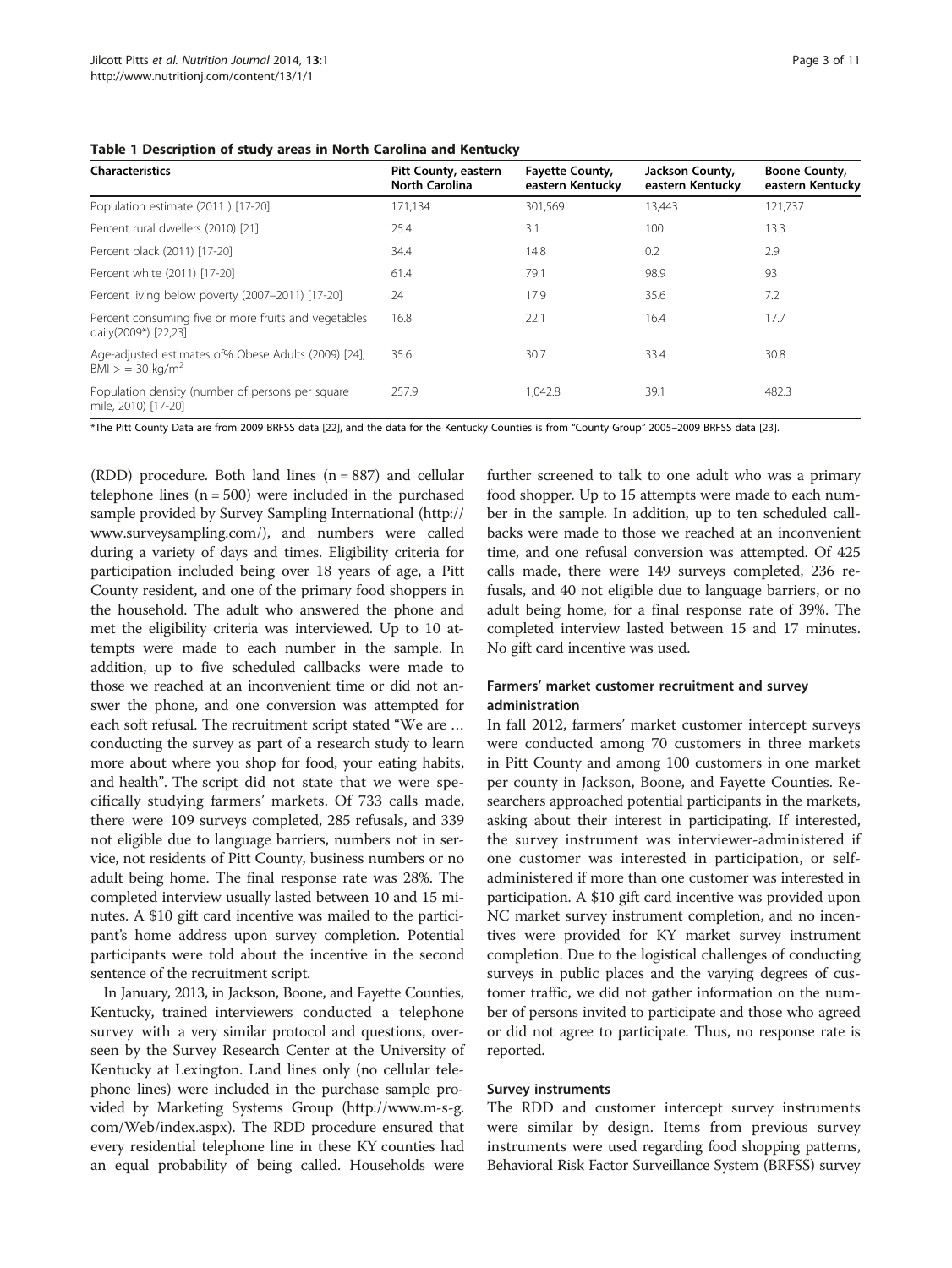items, and items specific to farmers' markets. Survey instruments are available from the first author upon request. Both survey instruments included a series of sociodemographic questions, including age (in years), marital status, race, and education level. Questions assessed participation in the Special Supplemental Nutrition Program for Women, Infants, and Children (WIC), WIC Farmers' Market Nutrition Program (FMNP), SNAP, and the Senior FMNP. Items also asked about food shopping practices (at discount supercenters, grocery stores, and farmers' markets), farmers' market awareness, access, use, barriers, and facilitators.

# Farmers' market awareness, perceived access, and use

In Pitt County, farmers' market awareness was measured by providing a list of all known farmer's markets in the county, and asking if the participant had heard of each market, knew the location (yes/no), and whether the participant shopped at the market. An awareness score was calculated by summing the number of positive responses to each item related to whether the participant had heard of the market (yes/no) and knew the location for each of 14 listed farmers' markets (yes/no) (maximum score of 28).

Farmers' market perceived access was measured by asking: "How far from your home is the farmer's market or produce stand where the primary shopper in your household does most of the shopping? (in minutes and miles)". This question was not pilot-tested prior to inclusion on the survey.

Farmers' market use was assessed using one question from the 2013 NC BRFSS, "How often in the past 12 months did you buy fruits or vegetables locally grown such as from a farmer's market, CSA, roadside stand, or pick-your-own produce farm?" Responses to this question were the main outcome measure in regression analyses and were dichotomized into those visiting markets up to once per month versus 2–3 times or more per month.

Among those completing the farmers' market intercept survey, we asked how much money was typically spent on produce during a normal shopping trip. We also asked the main reasons he/she shopped at a farmers' market, reasons that prevent more frequent farmers' market shopping, and the main reasons preventing purchase of more produce during the current shopping trip. We also asked whether they ate more fruits and vegetables as a result of shopping at the market.

Among RDD respondents only, we asked the likelihood of shopping at farmers' markets given five scenarios related to enhancements to markets including more public transportation to markets, more nutrition education at markets, more promotion of the market, additional parking, and more vendors. We also asked about

potential barriers to fruit and vegetable consumption, including cost, preparation time, and lack of availability.

# Fruit and vegetable consumption and body mass index

In both KY and in NC, we assessed fruit and vegetable consumption among all respondents using a validated Block fruit, vegetable, and fiber screener, provided by NutritionQuest (Berkeley, California) [\[25,](#page-9-0)[26](#page-10-0)]. Fruit and vegetable scores were calculated using the standard protocol, summing responses to the 7 fruit and vegetable items. Fruit and vegetable servings per day were calculated using the equation provided by NutritionQuest, using the MyPyramid gender-specific definition of servings per day. BMI was calculated from self-reported height (in pounds) and weight (feet and inches), which is considered a valid method to assess weight status [\[27,28](#page-10-0)].

# Statistical analysis

We calculated means and frequencies for descriptive statistics. We qualitatively examined differences between regions and respondent types. We examined associations between the independent variable of farmers' market use and dependent variables of (1) fruit/vegetable consumption and (2) BMI, in two separate linear regression models. All analyses were adjusted for age, gender, race, and education level and were stratified by region (KY and NC) and by type of survey (farmers' market customer intercept survey versus RDD telephone survey). Race was not included in KY farmers' market customer analyses as nearly all customers (99%) were white. Final models for the two dependent variables (fruit and vegetable consumption and BMI) were based upon maximizing the number of observations included in the models, and maximizing  $\mathbb{R}^2$ . In the adjusted model with fruit and vegetable consumption as the dependent variable, farmers' market use was examined as the independent variable. In models with BMI as the dependent variable, farmers' market use was examined as the independent variable of interest, along with fruit and vegetable consumption. Because few respondents in each of the four groups reported their perceived miles to reach the closest farmers' market, this variable was not included in any of the regression models.

The Pitt County, NC RDD telephone survey data were weighted by the inverse of the probability of selection at the phone number level, and a post-stratification weighting factor that was developed to sequentially adjusted for landline/wireless coverage in NC, and at the countylevel household income, and the race and education of the heads of households. The same weighting method was used for the KY RDD analyses, except that no adjustments were made for landline/wireless coverage (since no cellular telephones were sampled) or for race (since there were very few non-white respondents). A pooled regression analysis of the NC and KY RDD data were conducted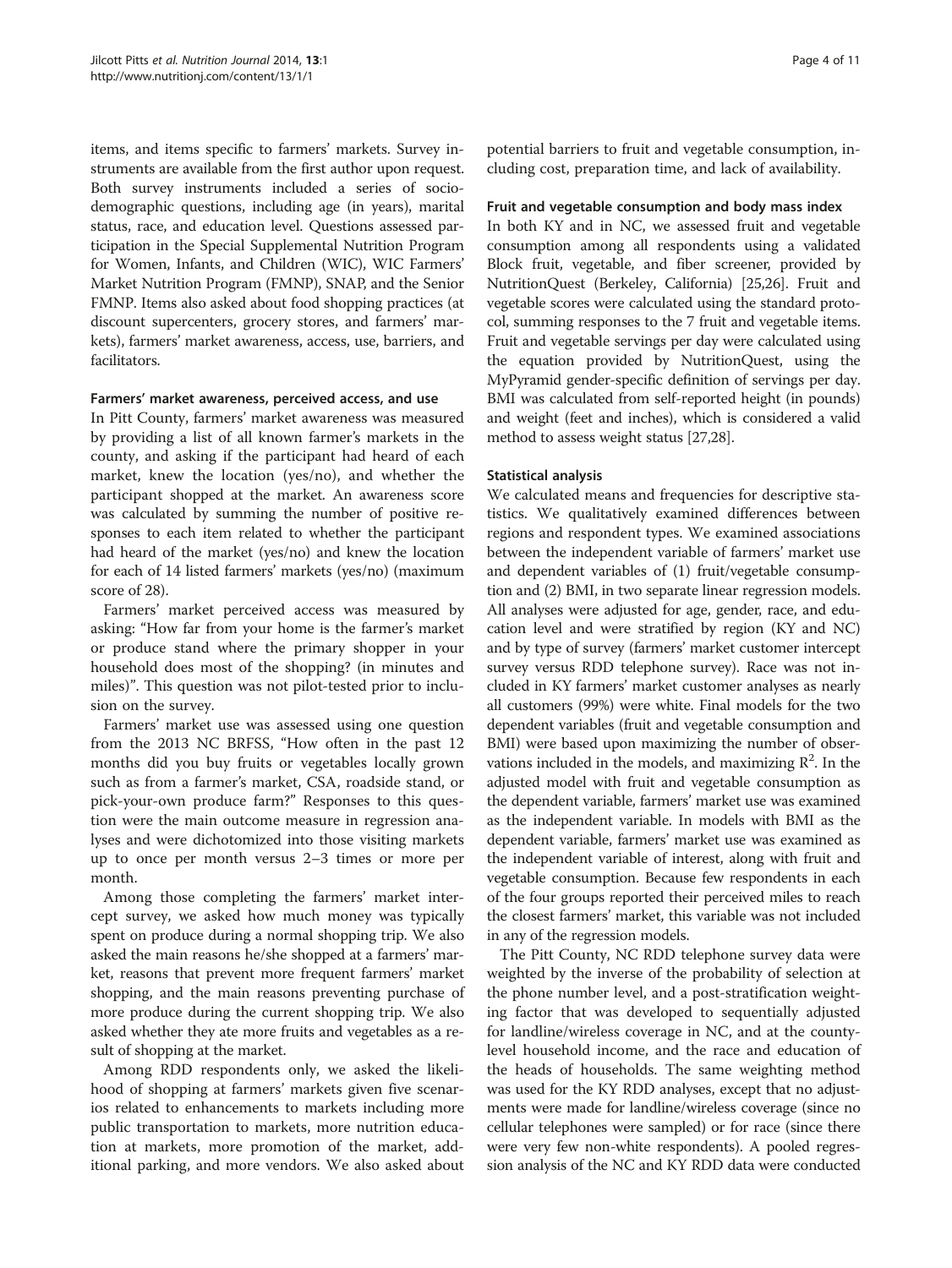to assess the differences between the two states. For this purpose, the weights were further adjusted according to the population sizes of the two states. All analyses were conducted using Statistical Analysis Software (version 9.2, SAS Institute Inc, Cary, North Carolina). Data from the RDD telephone surveys were analyzed using surveyspecific procedures in SAS.

# Results

# Farmers' market customer intercept interview and

random digit dial (RDD) survey participant characteristics The mean ages of participants ranged from 44 to 59 years across the four samples (Table [2\)](#page-5-0). The mean length of time participants had lived at their current residence was 10 years (the minimum of the four samples). The mean BMI among the four samples ranged from  $27 - 29$  kg/m<sup>2</sup>. Fruit and vegetable servings per day ranged from 3.7 to 7.3 servings, with higher consumption among RDD respondents in both regions, compared to farmers' market customers in both regions. WIC participation ranged from 3 – 4%, and SNAP participation was 17% and 10%, respectively, in the NC RDD and KY RDD respondents, and there were a higher percentage of SNAP and WIC participants in the RDD sample when compared to participants sampled from the NC and KY farmers' markets.

We examined differences between the NC and KY RDD respondents, and found, as expected, that significantly more KY respondents were white, when compared to NC respondents. KY respondents were also 14.6 years older and 18 pounds lighter, on average, than NC respondents. There were no other significant differences between the two samples.

# Shopping practices among farmers' market customer intercept interview and random digit dial (RDD) survey participants

Table [3](#page-6-0) shows participant shopping practices among farmers' market customers and RDD survey participants in eastern NC and in eastern KY. In general, 75 – 88% of respondents stated they shopped at supercenters, and 96 - 97% of respondents reported shopping at supermarkets. Farmers' market customers tended to shop more frequently at supercenters and supermarkets. Among farmers' market customers, 36% reported shopping at a farmers' market once/week in the past 12 months, compared to 12 and 15% of KY and NC RDD respondents, respectively. Participants reported living 12–15 minutes and 7 – 12 miles from the closest farmers' market. Respondents reported spending between \$17.80 and \$24.80 per trip on produce at the farmers' market. The score derived to represent awareness of farmers' markets in Pitt County ranged from 0 to 28, with farmers' market customers mean awareness score of 10.7, indicating higher awareness of farmers' markets, and RDD respondents

mean awareness score of 4.4 (out of 28), indicating lower awareness.

Among NC farmers' market customers, the most frequently reported barriers to shopping at farmers' markets more were the market days and hours, and "I only come when I need something." Among KY farmers' market customers, the most frequently reported barriers were "I only come when I need something" and extreme weather. Among NC RDD respondents, the main things that prevent shopping at farmers' markets more were market being out of the way (location), and "I only come when I need something". Among KY RDD respondents, the main barriers were market days and hours and the market being out of the way (location).

We asked the likelihood of Pitt County RDD respondents shopping at farmers' markets given five scenarios and awareness of farmers' market promotions, as well as barriers to fruit and vegetable consumption. Approximately 22% of respondents indicated awareness of county-wide efforts to enhance or promote farmers' markets (data not shown). Table [4](#page-7-0) shows that the top scenarios to encourage more farmers' market shopping were (1) more vendors at the market and (2) more promotion of the market. The top three reasons individuals reported that they do not eat fruits and vegetables were (1) because they often spoil before consumption (53% "agree" or "strongly agree"), (2) the restaurants they frequent do not serve fruits (36% "agree" or "strongly agree"), and (3) they cost too much (35% "agree" or "strongly agree") (Table [4\)](#page-7-0).

# Associations between farmers' market use, and fruit and vegetable consumption and BMI

Among NC farmers' market customers, in adjusted linear regression models with fruit and vegetable consumption as the dependent variable, there were no significant associations with farmers' market use. Likewise, there was no association between BMI and either farmers' market use and fruit and vegetable consumption.

Among KY farmers' market customers, in adjusted models with fruit and vegetable consumption as the dependent variable, consumption was positively associated with use of farmers' markets (estimate = 0.8, standard error  $= 0.4$ ,  $p = 0.05$ ). This means those who visited a farmers' market at least 2–3 times a month consumed on average 0.8 serving of fruit and vegetable more than those who visited a farmers' market at most once a month. There were no significant associations between farmers' market use and fruit and vegetable consumption with BMI.

Among NC RDD respondents, in adjusted models with fruit and vegetable consumption as the dependent variable, consumption was positively associated with farmers' market use (estimate = 1.3, standard error = 0.6,  $p = 0.03$ ). Those who visited a farmers' market at least 2–3 times a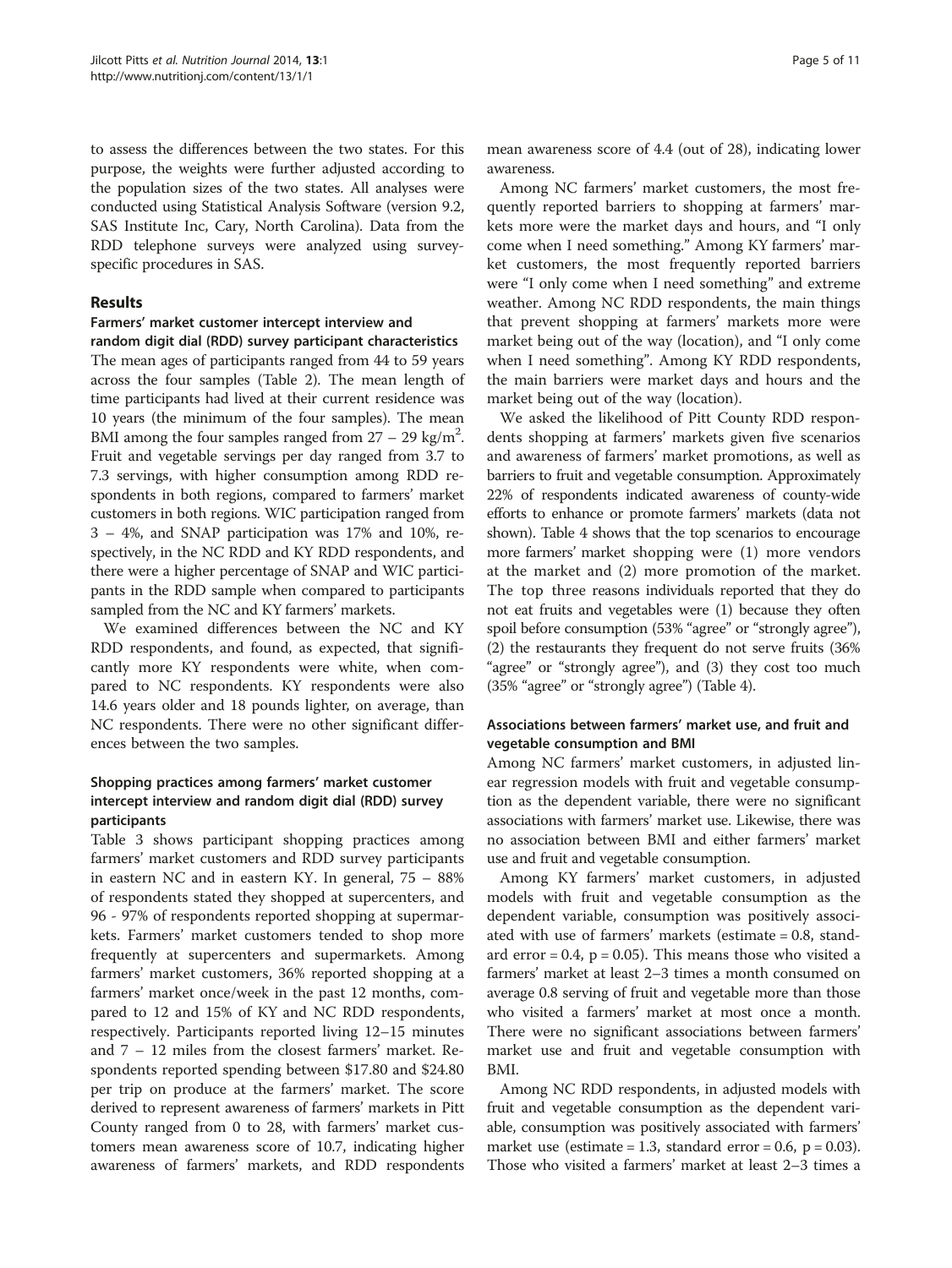| Characteristic                                                                                                            |                | NC farmers' market<br>intercept interview<br>participants ( $n = 70$ ) |                | Kentucky farmers' market<br>intercept interview<br>participants ( $n = 102$ ) |                  | Random digit dial<br>participants in North<br>Carolina ( $n = 109$ ) |                  | Random digit dial<br>participants in<br>Kentucky ( $n = 149$ ) |  |
|---------------------------------------------------------------------------------------------------------------------------|----------------|------------------------------------------------------------------------|----------------|-------------------------------------------------------------------------------|------------------|----------------------------------------------------------------------|------------------|----------------------------------------------------------------|--|
|                                                                                                                           |                | Mean Standard<br>deviation                                             |                | Mean Standard<br>deviation                                                    | Weighted<br>mean | Standard error<br>of the mean                                        | Weighted<br>mean | Standard error<br>of the mean                                  |  |
| Age in years                                                                                                              | 52.9           | 18.3                                                                   | 50.8           | 16.4                                                                          | 43.9             | 2.2                                                                  | 58.5             | 2.1                                                            |  |
| Length of time at current residence in years                                                                              | 8.9            | 9.6                                                                    | 13.9           | 13.5                                                                          | 10.6             | 1.8                                                                  | <b>NA</b>        | <b>NA</b>                                                      |  |
| Fruit and vegetable Servings per day                                                                                      | 4.3            | 2.0                                                                    | 3.7            | 1.8                                                                           | 7.2              | 0.4                                                                  | 7.3              | 0.2                                                            |  |
| BMI ( $kg/m2$ )                                                                                                           | 27.9           | 6.9                                                                    | 28.1           | 6.1                                                                           | 29.3             | 1.0                                                                  | 27.4             | 0.5                                                            |  |
|                                                                                                                           | n              | %                                                                      | n              | %                                                                             | n                | Weighted %,<br>SE of %                                               | n                | Weighted %,<br>SE of %                                         |  |
| Female, n (%)                                                                                                             | 47             | 67.1                                                                   | 74             | 72.6                                                                          | 82               | 68.5, 6.9                                                            | 111              | 79.4, 4.2                                                      |  |
| Race                                                                                                                      |                |                                                                        |                |                                                                               |                  |                                                                      |                  |                                                                |  |
| African American/Other                                                                                                    | 19             | 27.5                                                                   |                | 1.0                                                                           | 58               | 38.5, 6.3                                                            | 7                | 5.9, 3.1                                                       |  |
| White                                                                                                                     | 50             | 72.5                                                                   | 100            | 99.0                                                                          | 50               | 61.5, 6.3                                                            | 142              | 94.1, 3.1                                                      |  |
| <b>Education</b>                                                                                                          |                |                                                                        |                |                                                                               |                  |                                                                      |                  |                                                                |  |
| College graduate                                                                                                          | 44             | 62.9                                                                   | 56             | 55.5                                                                          | 34               | 35.4, 6.7                                                            | 60               | 35.2, 5.0                                                      |  |
| Non-college graduate                                                                                                      | 4              | 37.1                                                                   | 45             | 44.6                                                                          | 74               | 64.6, 6.7                                                            | 86               | 64.8, 5.0                                                      |  |
| Participation in Federal Food Assistance Programs                                                                         |                |                                                                        |                |                                                                               |                  |                                                                      |                  |                                                                |  |
| Special Supplemental Nutrition Program for Women, Infants, and Children (WIC)                                             | $\overline{2}$ | 2.9                                                                    |                | 1.0                                                                           | 10               | 11.0, 4.5                                                            | 5                | 6.8, 3.9                                                       |  |
| Special Supplemental Nutrition Program for Women, Infants, and Children (WIC)<br>Farmers' Market Nutrition Program (FMNP) | $\mathbf{1}$   | 1.4                                                                    | $\overline{4}$ | 7.8                                                                           | 6                | 4.9, 2.9                                                             | 9                | 7.3, 3.9                                                       |  |
| Supplemental Nutrition Assistance Program (SNAP)                                                                          | $\circ$        | $\mathbf{0}$                                                           | 5              | 5.0                                                                           | 25               | 17.0, 4.7                                                            | 18               | 9.5, 4.0                                                       |  |
| Senior Farmers' Market Nutrition Program (SFMNP)                                                                          |                | 1.4                                                                    | $\overline{4}$ | 4.0                                                                           | 6                | 4.4, 2.5                                                             | 3                | 5.8, 3.8                                                       |  |

<span id="page-5-0"></span>Table 2 Participant characteristics from farmers' market intercept interview participants and random digit dial survey participants in Pitt County, eastern North Carolina and in Boone, Jackson, and Fayette Counties, eastern Kentucky

<sup>1</sup>For continuous weighted variables, the cells include the weighted mean and standard error of the mean, For categorical variables, the cells contain the true n, weighted %, standard error of %.<br><sup>1</sup>NA = Not asked and thus  ${}^{1}$ NA = Not asked and thus not available.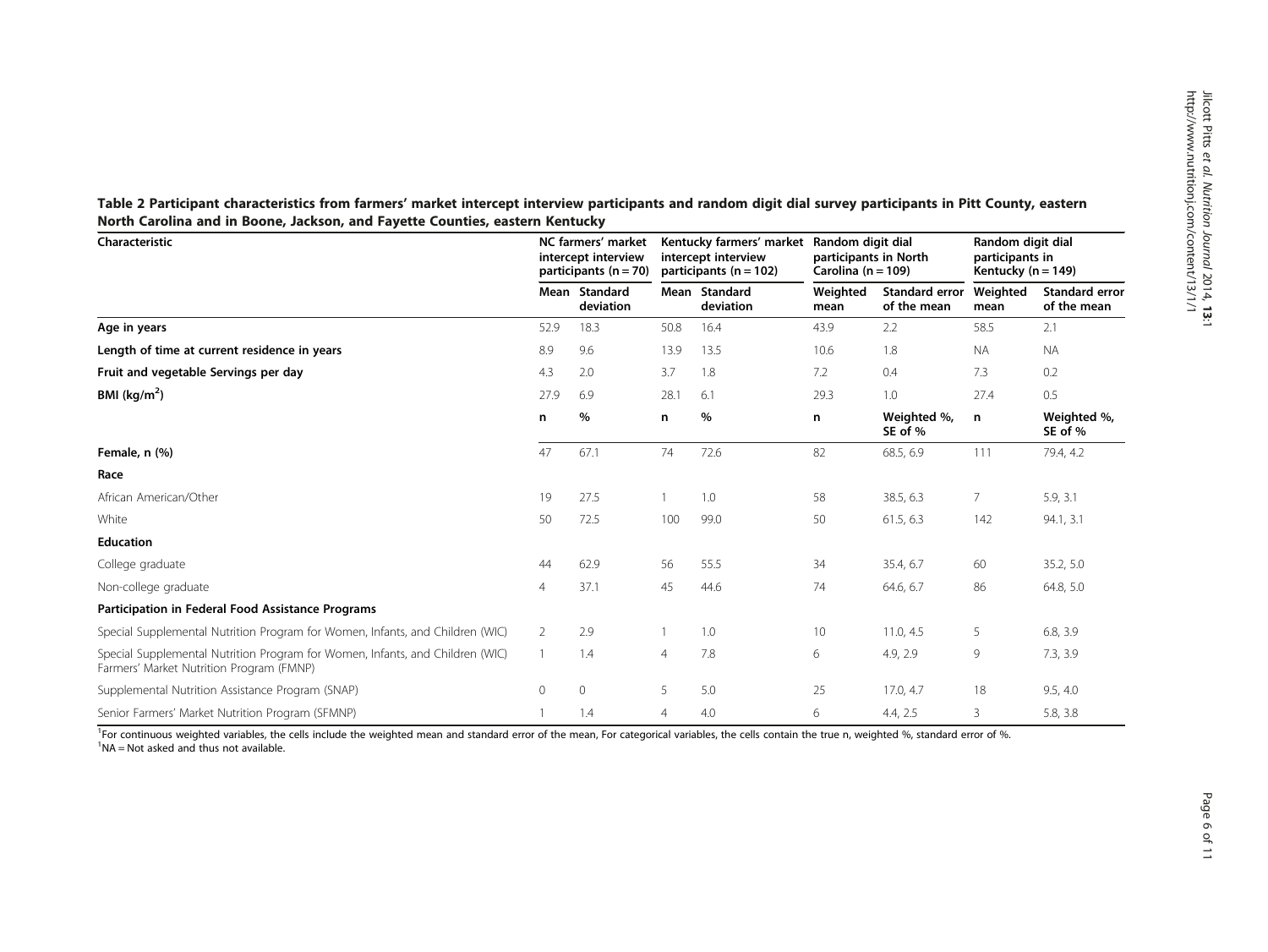<span id="page-6-0"></span>Table 3 Participant shopping practices among farmers' market customers and random digit dial survey participants in Pitt County, eastern North Carolina and in Boone, Jackson, and Fayette Counties, Kentucky<sup>1</sup>

| Shopping practices                                                                                                |       | Farmers' market<br>customers<br>in NC $(n = 70)$ |                 | Farmers' market<br>customers in<br>Kentucky ( $n = 102$ ) | Random digit dial<br>participants<br>in NC $(n = 109)$ |                               | Random digit dial<br>participants in<br>Kentucky ( $n = 149$ ) |                               |
|-------------------------------------------------------------------------------------------------------------------|-------|--------------------------------------------------|-----------------|-----------------------------------------------------------|--------------------------------------------------------|-------------------------------|----------------------------------------------------------------|-------------------------------|
|                                                                                                                   | n     | $\%$                                             | n               | %                                                         | n                                                      | Weighted %,<br>SE of %        | n                                                              | Weighted %,<br>SE of %        |
| Grocery shopping at supercenter                                                                                   | 61    | 87.1                                             | 76              | 75.3                                                      | 94                                                     | 86.3%, 5.0                    | 123                                                            | 87.9, 3.0                     |
| Frequency of supercenter shopping                                                                                 |       |                                                  |                 |                                                           |                                                        |                               |                                                                |                               |
| a few times per year                                                                                              | 8     | 13.1                                             | 21              | 26.3                                                      | 9                                                      | 4.2, 1.4                      | 18                                                             | 13.6, 4.1                     |
| once a month                                                                                                      | 16    | 26.2                                             | 15              | 18.8                                                      | 24                                                     | 25.3, 6.4                     | 32                                                             | 29.9, 6.2                     |
| 2-3 times per month                                                                                               | 12    | 19.7                                             | 14              | 17.5                                                      | 29                                                     | 27.7, 6.6                     | 37                                                             | 26.2.5.5                      |
| one time per week                                                                                                 | 17    | 27.9                                             | 22              | 27.5                                                      | 18                                                     | 25.5, 6.9                     | 21                                                             | 13.0, 4.1                     |
| 2 or more times per week                                                                                          | 8     | 13.1                                             | 8               | 10.0                                                      | 14                                                     | 17.2, 5.8                     | 14                                                             | 14.0, 4.8                     |
| Grocery shopping at supermarket                                                                                   | 68    | 97.1                                             | 97              | 96.0                                                      | 107                                                    | 97.3, 2.3                     | 135                                                            | 96.1, 1.6                     |
| Frequency of supermarket shopping                                                                                 |       |                                                  |                 |                                                           |                                                        |                               |                                                                |                               |
| a few times per year                                                                                              | 0     | 0                                                | 6               | 6.2                                                       | 1                                                      | 0.5, 0.5                      | 8                                                              | 1.6, 0.7                      |
| once a month                                                                                                      | 6     | 8.8                                              | 11              | 11.3                                                      | 11                                                     | 4.8, 1.4                      | 21                                                             | 13.3, 4.5                     |
| 2-3 times per month                                                                                               | 9     | 13.2                                             | 10 <sup>°</sup> | 10.3                                                      | 29                                                     | 26.5, 6.1                     | 31                                                             | 25.6, 5.7                     |
| one time per week                                                                                                 | 22    | 32.4                                             | 42              | 43.3                                                      | 33                                                     | 32.1, 6.7                     | 36                                                             | 22.2, 4.5                     |
| 2 or more times per week                                                                                          | 31    | 45.6                                             | 28              | 28.9                                                      | 33                                                     | 36.1, 7.0                     | 39                                                             | 37.3, 6.0                     |
| How often in the past 12 months have you<br>purchased fruits and vegetables from a<br>farmers' market, CSA, etc.? |       |                                                  |                 |                                                           |                                                        |                               |                                                                |                               |
| never                                                                                                             | 4     | 5.7                                              | $\mathbf{1}$    | 1.0                                                       | 56                                                     | 50.8, 7.0                     | 33                                                             | 22.4, 5.1                     |
| a few times per year                                                                                              | 9     | 12.9                                             | 10              | 10.0                                                      | 22                                                     | 16.1, 4.7                     | 58                                                             | 34.8, 5.5                     |
| once a month                                                                                                      | 7     | 10.0                                             | 16              | 16.0                                                      | 8                                                      | 3.4, 1.2                      | 8                                                              | 7.0, 3.2                      |
| 2-3 times per month                                                                                               | 19    | 27.1                                             | 18              | 18.0                                                      | 9                                                      | 13.9, 5.5                     | 22                                                             | 14.5, 3.9                     |
| one time per week                                                                                                 | 25    | 35.7                                             | 36              | 36.0                                                      | 13                                                     | 15.4, 5.4                     | 17                                                             | 12.1, 3.7                     |
| 2 or more times per week                                                                                          | 6     | 8.6                                              | 19              | 19.0                                                      | 1                                                      | 0.4, 0.4                      | 9                                                              | 5.8, 3.1                      |
| Barriers to use of farmers' markets                                                                               |       |                                                  |                 |                                                           |                                                        |                               |                                                                |                               |
| No EBT                                                                                                            | 1     | 1.5                                              | 1               | 1.1                                                       | 1                                                      | 0.5, 0.5                      | 0                                                              | $\mathbf 0$                   |
| Transportation barriers                                                                                           | 2     | 3.0                                              | $\mathbf{1}$    | 1.1                                                       | 9                                                      | 7.1, 3.6                      | $\mathbf{1}$                                                   | 3.8, 3.7                      |
| Prices                                                                                                            | 1     | 1.5                                              | 7.              | 7.6                                                       | 8                                                      | 7.9, 3.8                      | 8                                                              | 5.8, 2.4                      |
| Extreme weather                                                                                                   | 4     | 6.0                                              | 19              | 20.7                                                      | <b>NA</b>                                              | ΝA                            | 5                                                              | 4.4, 2.2                      |
| Parking                                                                                                           | 1     | 1.5                                              | $\mathbf{1}$    | 1.1                                                       | ΝA                                                     | ΝA                            | 1                                                              | 1.1, 1.1                      |
| Market days and hours                                                                                             | 14    | 20.9                                             | 13              | 14.1                                                      | 16                                                     | 13.0, 5.0                     | 36                                                             | 28.6, 6.1                     |
| Out of the way                                                                                                    | 11    | 16.4                                             | 11              | 12.0                                                      | 50                                                     | 52.1, 7.1                     | 21                                                             | 17.1, 4.8                     |
| I only come when I need something                                                                                 | 12    | 17.9                                             | 39              | 42.4                                                      | 21                                                     | 19.5, 5.6                     | 13                                                             | 10.4, 4.3                     |
| Other                                                                                                             | 19    | 28.4                                             | <b>NA</b>       |                                                           | ΝA                                                     |                               | 25                                                             | 23.7, 5.8                     |
|                                                                                                                   |       | Mean Standard<br>deviation                       | Mean            | Standard<br>deviation                                     | Weighted<br>mean                                       | Standard error<br>of the mean | Weighted<br>mean                                               | Standard error<br>of the mean |
| Awareness of farmers' markets in the<br>county                                                                    | 10.7  | 5.9                                              | ΝA              | ΝA                                                        | $4.4\,$                                                | 0.8                           | <b>NA</b>                                                      | <b>NA</b>                     |
| Perceived distance to closest market<br>(minutes)                                                                 | 11.7  | 8.1                                              | 14.6            | 9.6                                                       | 14.5                                                   | 1.3                           | 14.3                                                           | 3.2                           |
| Perceived distance to closest market<br>(miles)                                                                   | 7.4   | 6.1                                              | 12.6            | 15.9                                                      | 8.1                                                    | 1.6                           | 11.7                                                           | 3.4                           |
| Dollars spent at farmers' market per visit                                                                        | 17.79 | 10.63                                            | 20.64           | 13.27                                                     | 24.79                                                  | 4.0                           | 23.89                                                          | 2.25                          |

<sup>1</sup>For continuous weighted variables, the cells include the weighted mean (standard error of the mean). For categorical variables, the cells contain the true n (weighted percent, standard error of percent).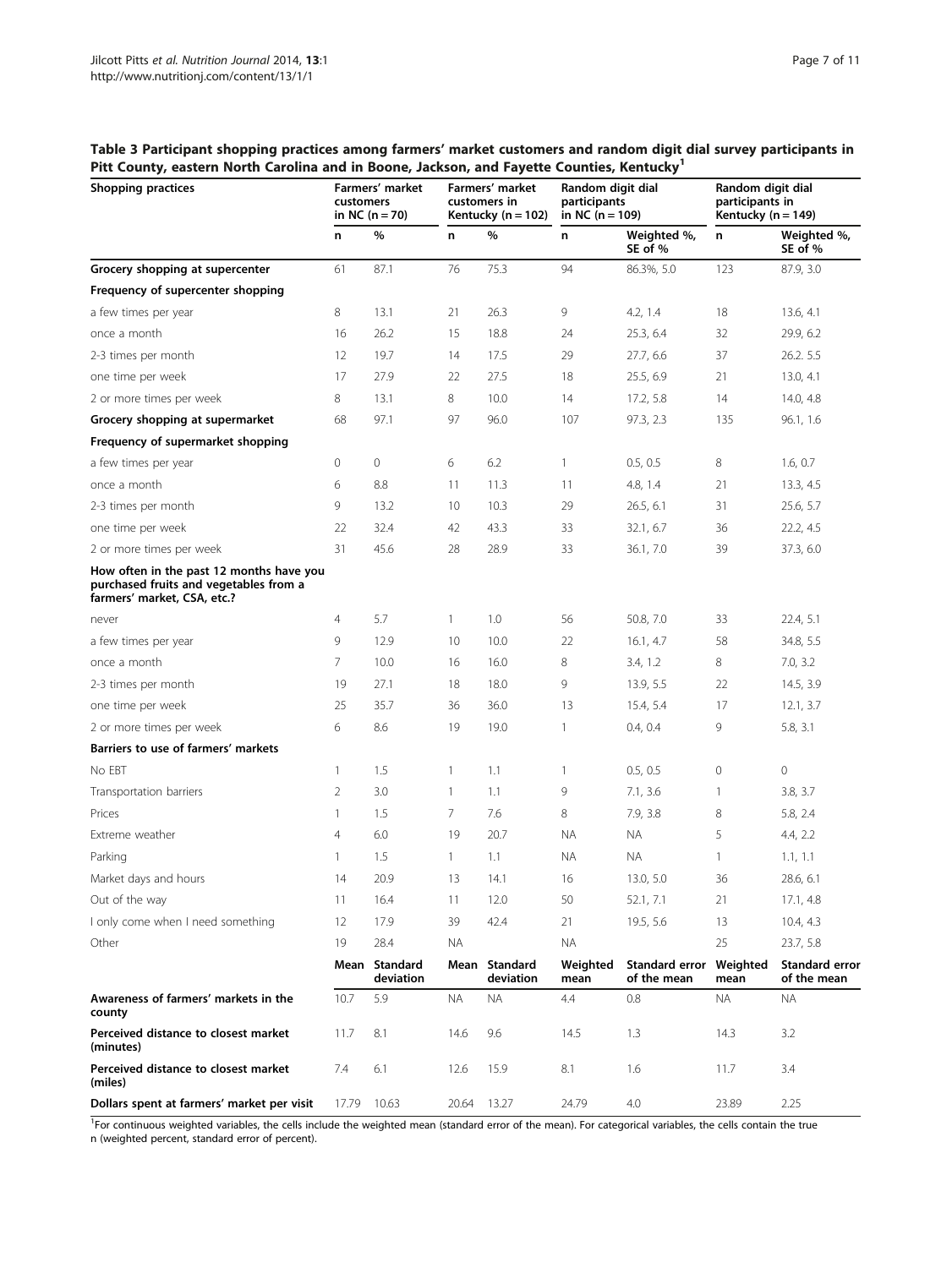| Scenario: "How likely would you be to shop at farmers' markets<br>if''      | Frequency of<br>"more likely" | Weighted %,<br>SE of % | Frequency of<br>"much more likely" | Weighted %,<br>SE of % |
|-----------------------------------------------------------------------------|-------------------------------|------------------------|------------------------------------|------------------------|
| there were public transportation to the market                              | 20                            | 13.9, 4.6              | 19                                 | 15.0, 5.0              |
| more nutrition education activities were at the market                      | 45                            | 42.6, 7.0              | 13                                 | 8.6, 3.6               |
| there were more promotion of the market                                     | 46                            | 46.6, 7.0              | 19                                 | 19.2, 5.9              |
| there were more parking at the market                                       | 33                            | 23.4, 5.4              | 11                                 | 10.6, 4.8              |
| there were more vendors at the market                                       | 49                            | 50.2, 7.1              | 18                                 | 15.3, 5.0              |
| I don't eat fruits and vegetables because                                   | Frequency of<br>"agree"       | Weighted %,<br>SE of % | Frequency of<br>"strongly agree"   | Weighted %,<br>SE of % |
| they cost too much                                                          | 27                            | 17.7, 4.7              | 10                                 | 16.9, 6.0              |
| they often spoil before I eat them                                          | 40                            | 36.0, 6.8              | 12                                 | 16.8, 5.6              |
| they take too much time to prepare                                          | 9                             | 7.0, 3.2               |                                    | 0.5, 0.5               |
| they are not filling enough                                                 | 19                            | 22.5, 6.4              | 2                                  | 4.8, 3.4               |
| my family doesn't like them                                                 | 16                            | 14.5, 4.8              |                                    | 2.4, 2.4               |
| the restaurants I go to don't serve fruits                                  | 26                            | 30.6, 6.8              | 3                                  | 5.8, 3.8               |
| the restaurants I go to don't serve vegetables                              | 9                             | 9.4, 4.0               | $\mathbf{0}$                       | $\circ$                |
| I have trouble digesting them                                               | 9                             | 4.3, 1.4               | 0                                  | $\circ$                |
| don't know how to choose fresh fruits and vegetables                        | 9                             | 12.7, 5.2              | $\mathbf{0}$                       | $\circ$                |
| I don't think of fruits and vegetables when looking for something to<br>eat | 16                            | 15.4, 5.2              | 2                                  | 5.0, 3.5               |
| they are too messy                                                          | 4                             | 2.1, 1.1               | $\mathbf{0}$                       | 0                      |

<span id="page-7-0"></span>Table 4 Pitt County RDD respondents' likelihood of shopping at farmers' markets given five scenarios and barriers to fruit and vegetable consumption

month consumed on average 1.3 servings of fruit and vegetable more than those who visited a farmers' market at most once a month. There were no significant associations between the independent variables of interest and BMI.

Among KY RDD respondents, in adjusted models with fruit and vegetable consumption as the dependent variable, consumption was positively related to farmers' market use (estimate = 1.0, standard error =  $0.4$ , p =  $0.02$ ). Those who visited a farmers' market at least 2–3 times a month consumed on average 1.0 servings of fruit and vegetable more than those who visited a farmers' market at most once a month. There were no significant associations between BMI and the independent variables of interest.

Finally, the NC and KY RDD samples were pooled together and weights were adjusted by the states' population sizes. In the adjusted model with fruit and vegetable consumption as the dependent variable, consumption was still positively associated with farmers' market use within each state but the difference between the two states was not significant. There were no significant associations between BMI and the independent variables of interest, and there were no significant differences between the two states.

# **Discussion**

In this paper, not surprisingly, farmers' market customers reported shopping more frequently at farmers' markets compared to RDD respondents: Among farmers' market customers, about half reported shopping at a farmers' market at least once per week, compared to less than one fifth of NC and KY RDD respondents. This finding is in agreement with a previous study in Pitt County, finding that 17% of Pitt County, NC residents receiving food stamp benefits shopped at a farmers' market, [[15\]](#page-9-0) and suggests that more work is needed to encourage county residents to shop at such locations. This is also similar to Racine, et al's finding that 32.4% and 40% of Special Supplemental Nutrition Program for Women, Infants, and Children (WIC) participants in NC and Washington DC, respectively, had used a farmers' market [\[29](#page-10-0)]. Furthermore, farmers' market awareness scores were low, suggesting that efforts are needed to increase residents' awareness of existing local farmers' markets. Participants reported living a significant distance from farmers' markets, which, coupled with lack of awareness, may present barriers to use of farmers' markets.

Similar to our findings in eastern NC [\[16\]](#page-9-0) and findings from studies in NC and DC [[29](#page-10-0)] and in Florida among WIC participants [\[30](#page-10-0)], among the KY farmers' market customers and NC and KY RDD respondents, fruit and vegetable consumption was positively associated with shopping at farmers' markets. It is interesting to note, however, that farmers' market customers reported consuming fewer fruits and vegetables, on average, than did RDD participants. This could be due to differences in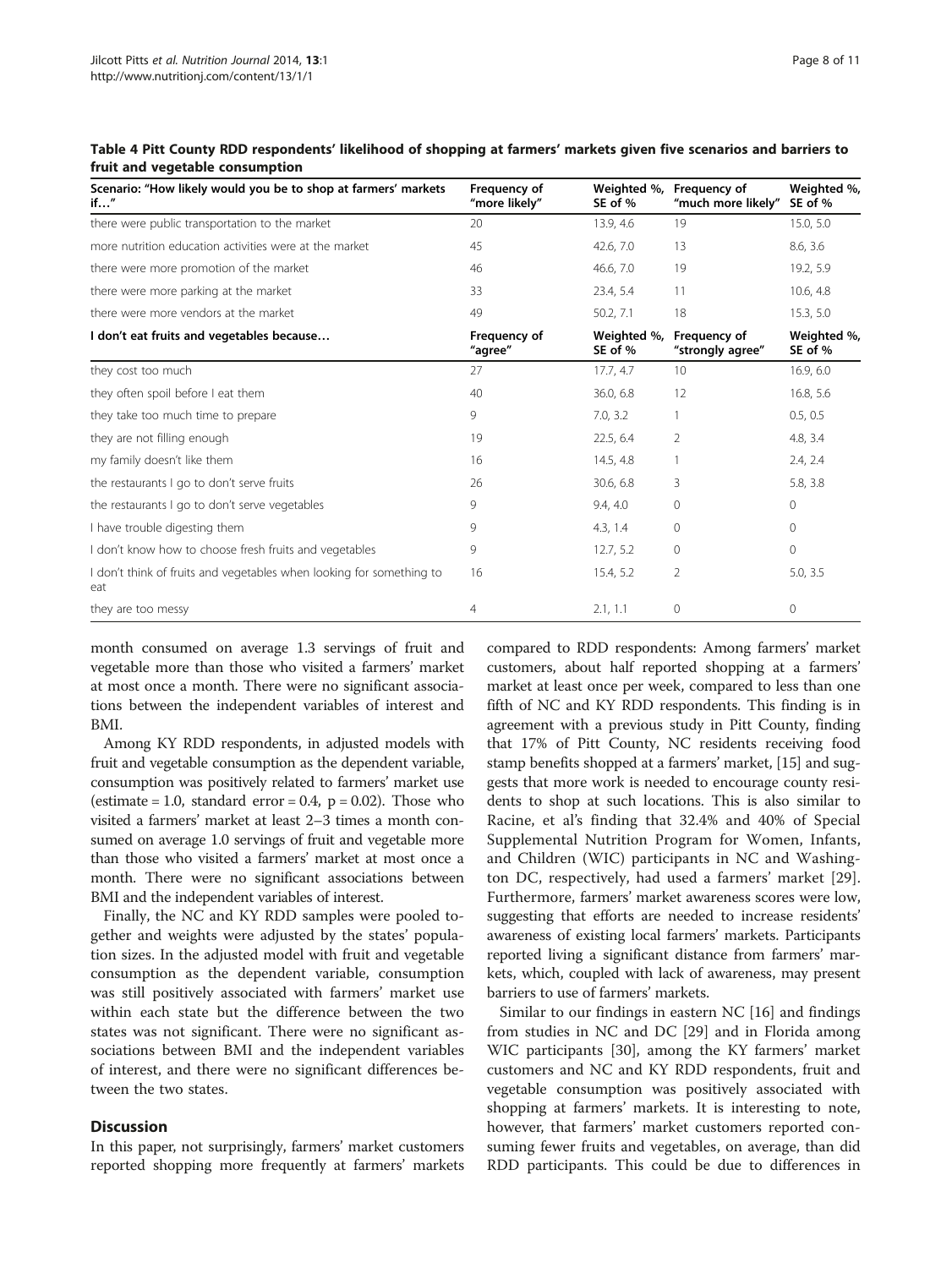survey administration (in person at the farmers' market versus over the phone for the RDD survey). This difference could also indicate that farmers' market customers are more health-aware in general, when compared to a representative sample of county residents, and thus may be better able to accurately estimate fruit and vegetable consumption. Counter to previous findings of inverse associations between access to farmers' markets and obesity in an ecologic, national sample, [\[31\]](#page-10-0) and in an individual analysis of eastern NC children from rural and urban areas, [[32](#page-10-0)] we found no associations between farmers' market use and BMI among farmers' market customers or RDD respondents.

Our study findings should be interpreted with caution. This is a cross-sectional study design and thus demonstrates association and not causation. In addition, participant responses may have been influenced by social desirability bias, particularly among those sampled in-person at the farmers' market, such that they overestimated healthy behaviors. However, farmers' market customers may also have reported more accurately about healthy behaviors than RDD respondents. Farmers' market customer recruitment methods may have led to systematic bias within the NC and KY farmers' market customers. For example, farmers' market customers who were willing to complete the survey may have been more likely to be female, higher socio-economic status, and thus able to spend more money at farmers' markets, compared to those who were not willing to respond to our survey. In Pitt County, to increase survey administration efficiency, 25/70 customer surveys were completed by the customers versus by interviewers, and had incomplete responses, especially in terms of items in which an individual was supposed to mark only one choice. In addition, shopping patterns, fruit and vegetable consumption, and height and weight were self-reported among all respondents, and may be systematically biased. For instance, heavier individuals may underreport weight to a greater extent than normal weight individuals. Slightly different RDD methods were used in NC versus KY, but these methods were designed to be as consistent as possible, and the substantive benefits of conducting simultaneous analyses of the four samples in the two diverse rural areas outweighed the limitations. Another limitation is the small sample size, large standard errors, and lack of inclusion of potential confounders such as other dietary or physical activity factors that may influence BMI. Although we included cell phone numbers in the RDD survey, we may have had systematic bias in the sample. KY RDD response rate may have been higher than the NC RDD response rate because more call attempts were made in KY, and because the sample was older and only land lines were called. Finally, responses for the question regarding how often the respondents purchased fruits and vegetables locally grown

from a farmers' market, CSA (community supported agriculture), roadside stand, or pick-your-own produce farm may vary by the season in which the surveys were conducted, and may lead to an underestimation or an overestimation of the 12-month average.

Strengths of this study included use of the validated Block Fruit and Vegetable Screener, and RDD methods including cell phone numbers to select participants. Also, we assessed the frequency of farmers' market shopping using typical behavior over the past 12 months, and since shopping at a farmers' market may a fairly unusual experience for most people, such shopping may be easier to recall compared to other behaviors. Another strength of this study was the examination of rural populations, including two geographically diverse, rural southern populations, which have not been widely studied in farmers' market research.

# Conclusions

The results provided here can assist in planning and evaluation of the NC Community Transformation Grant Project's farmers' market initiative, which has the goals of starting new farmers' markets and making enhancements to farmers' markets which include: creating or enhancing land use protections to support markets, improving physical structure of markets, increasing transportation to/ from markets, and implementing SNAP EBT at markets. These enhancements are to be coupled with increased market promotion activities. Our results shed light on the farmers' market enhancements that may be most needed in NC. First, to address the barrier of 'out of the way' location, more farmers' markets are needed, including incorporating supports for farmers' markets in land use planning and local zoning ordinances. Second, to address the barrier of 'market days and hours', existing farmers' markets should consider extending or rearranging hours to be more convenient to customers, and new markets should open during hours that existing markets are not open. As the two top scenarios that would encourage individuals to shop more frequently at farmers' markets are more vendors and more promotional activities, both these enhancements should be explored. The knowledge gained from this evaluation can also be shared with other CTG-funded states, especially those states funded at the CTG-capacity building level, such as Kentucky, which were awarded funds to begin building infrastructure to apply for larger CTG implementation award.

There are many programs in place to facilitate SNAP EBT access at farmers' markets, yet in our sample, less than 2% of all respondents reported that the lack of markets accepting SNAP EBT was a barrier to farmers' market shopping. These results suggest that the cost-benefit ratio of implementing SNAP EBT access at all markets should be more fully examined before implementation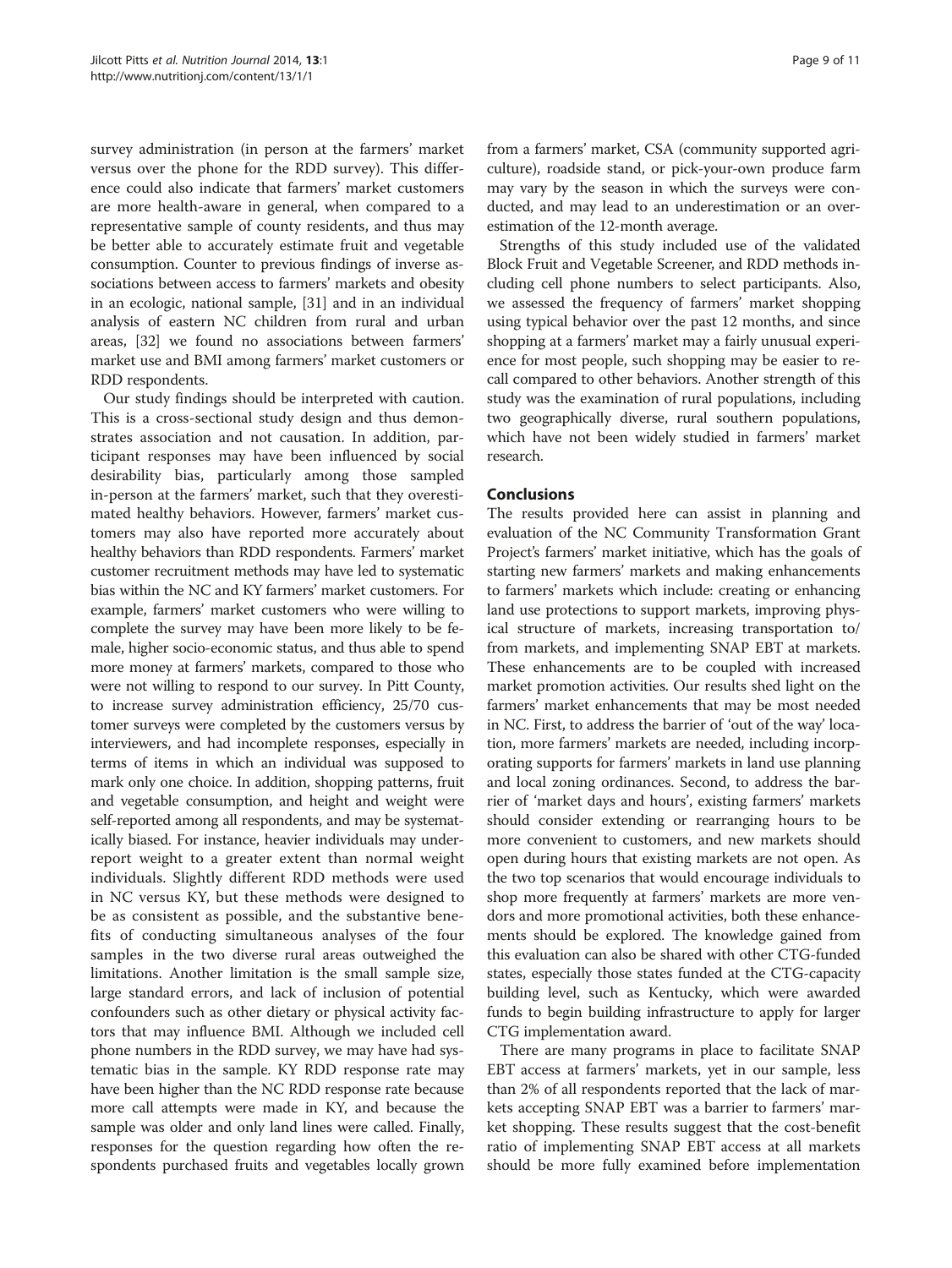<span id="page-9-0"></span>in all markets, as this is a costly and time-consuming process. Fruit and vegetable consumption was positively associated with farmers' market shopping among three of four rural samples. Thus, farmers' markets may be a viable method to increase population-level produce consumption in rural areas.

#### Competing interests

The authors declare that they have no competing interests.

#### Authors' contributions

SBJP and AG conceptualized and led data collection, analysis and manuscript writing. QW analyzed the data and contributed to manuscript writing. MLM and RKW collected data and contributed to manuscript conceptualization and writing. JTM contributed to manuscript conceptualization and writing. APR created sampling design and weights, and contributed to manuscript conceptualization and writing. MFL led the random digit dial survey methodology. KRE, TCK, and ASA contributed to manuscript conceptualization and reviewed multiple versions of the manuscript. All authors have read and approved the final version of the manuscript as submitted.

# Acknowledgements

The authors gratefully acknowledge the support and expertise of Thomas Crawford in the East Carolina University Department of Geography, Megan Waggy with the ECU Center for Survey Research, and Ronald Langley with the University of Kentucky, Lexington, Center for Survey Research. We also thank the willing farmers' market customers and county residents surveyed for their participation. Research reported in this publication was supported by the National Institutes of Health/National Cancer Institute (NIH/NCI) award number 5R03CA155362-02 and The University of Kentucky Research Foundation and National Institute of Health/Institute on Minority Health and Disparities. The findings and conclusions in this report are those of the authors and do not necessarily represent the official position of the NIH/NCI.

# Author details

<sup>1</sup>Department of Public Health, Brody School of Medicine, East Carolina University, 600 Moye Blvd., Mailstop 660, Lakeside Annex Modular Unit 8, Room 126, Greenville, NC 27834, USA. <sup>2</sup>Department of Nutrition and Food Science, University of Kentucky, Lexington, KY 40506, USA. <sup>3</sup>Department of Biostatistics, 2435D Health Sciences Building, East Carolina University, Greenville, NC 27834, USA. <sup>4</sup>At the time the manuscript was written: Department of Public Health, East Carolina University, Brody School of Medicine, 1709 West Sixth St, Greenville, NC 27834, USA. <sup>5</sup>Department of Community Health, East Tennessee State University, Johnson City, TN, USA. 6 UNC Center for Health Promotion and Disease Prevention, CB# 7426, 1700 MLK Jr. Blvd, Chapel Hill, NC 27599-7426, USA. <sup>7</sup>Department of Public Health, Brody School of Medicine, East Carolina University, 600 Moye Blvd., Mailstop 660, Lakeside Annex Modular Unit 8, Greenville, NC 27834, USA. <sup>8</sup>Center for Survey Research, East Carolina University, Greenville, NC 27834, USA. <sup>9</sup>Director, Center for Survey Research, Office of Innovation and Economic Development, East Carolina University, Greenville, NC 27834, USA. <sup>10</sup>Department of Epidemiology, 137 East Franklin Street Suite 306, Chapel Hill, NC 27514, USA. <sup>11</sup>Department of Medicine, School of Medicine, University of North Carolina at Chapel Hill, Chapel Hill, NC, USA. <sup>12</sup>Department of Nutrition, Gillings School of Global Public Health, Director, Center for Health Promotion and Disease Prevention, University of North Carolina at Chapel Hill, CB# 7426, Chapel Hill, NC 27599-7426, USA.

#### Received: 18 July 2013 Accepted: 23 December 2013 Published: 9 January 2014

# References

- 1. Estimated county-level prevalence of diabetes and obesity United States, 2007. MMWR Morb Mortal Wkly Rep 2009, 58(45):1259–1263.
- Jackson JE, Doescher MP, Jerant AF, Hart LG: A national study of obesity prevalence and trends by type of rural county. J Rural Health 2005, 21(2):140–148.
- 3. Jilcott SB, Liu H, Moore JB, Bethel JW, Wilson J, Ammerman AS: Commute times, food retail gaps, and weight status in rural and urban North Carolina counties. Prev Chronic Dis 2010, 7(5):A107.
- 4. Larson NI, Story MT, Nelson MC: Neighborhood environments: disparities in access to healthy foods in the U.S. Am J Prev Med 2009, 36(1):74–81.
- Story M, Kaphingst KM, Robinson-O'Brien R, Glanz K: Creating healthy food and eating environments: policy and environmental approaches. Annu Rev Public Health 2008, 29:253–272.
- 6. Frieden TR: A framework for public health action: the health impact pyramid. Am J Public Health 2010, 100(4):590–595.
- 7. McCormack LA, Laska MN, Larson NI, Story M: Review of the nutritional implications of farmers' markets and community gardens: a call for evaluation and research efforts. J Am Diet Assoc 2010, 110(3):399-408.
- 8. Boeing H, Bechthold A, Bub A, Ellinger S, Haller D, Kroke A, Leschik-Bonnet E, Müller MJ, Oberritter H, Schulze M, Stehle P, Watzl B: Critical review: vegetables and fruit in the prevention of chronic diseases. Eur J Nutr 2012, 6:637–663.
- 9. Rural Obesity: Strategies to Support Rural Counties in Building Capacity. National Association of Counties, Produced by the Community Services Division of NACo's County Services Department, January 2008. [http://](http://65.181.142.130/images/stories/ruralobesity_naco.pdf) [65.181.142.130/images/stories/ruralobesity\\_naco.pdf,](http://65.181.142.130/images/stories/ruralobesity_naco.pdf) Accessed September 2012.
- 10. Liu J, Jones SJ, Sun H, Probst JC, Merchant AT, Cavicchia P: Diet, physical activity, and sedentary behaviors as risk factors for childhood obesity: an urban and rural comparison. Child Obes 2012, 8(5):444–448.
- 11. Ettienne-Gittens R, McKyer ELJ, Odum M, Diep CS, Li Y, Girimaji A, Murano PS: Rural versus urban Texas WIC participants' fruit and vegetable consumption. Am J Health Behav 2013, 37(1):130–140.
- 12. Byker C, Shanks J, Misyak S, Serrano E: Characterizing farmers' market shoppers: a literature review. J Hunger Environ Nutr 2012, 7(1):38-52
- 13. Kezis A, Gwebu T, Peavey S, Cheng H: A study of consumers at a small farmers' market in Maine: results from a 1995 survey. J Food Dist Research 1998, 29(1):91–99.
- 14. Elepu G, Mazzocco M: Consumer segments in urban and suburban farmers markets. Intern Food Agribusiness Manage Rev 2010, 13(2):1-18.
- 15. Jilcott SB, Wall-Bassett ED, Moore JB, Sharkey JR: Use of traditional and nontraditional food venues among female participants in the supplemental nutrition assistance program (SNAP). J Hunger Environ Nutr 2011, 6(1):64–74.
- 16. Jilcott Pitts SB, Wu Q, McGuirt JT, Crawford TW, Keyserling TC, Ammerman AS: Associations between access to farmers' markets and supermarkets, shopping patterns, fruit and vegetable consumption, and health indicators among women of reproductive age in eastern North Carolina. Public Health Nutr 2013, 24:1-9. Epub ahead of prin.
- 17. United States Census Bureau: Pitt County, North Carolina. State & County QuickFacts. [http://quickfacts.census.gov/qfd/states/37/37147.html.](http://quickfacts.census.gov/qfd/states/37/37147.html) Updated January 13, 2012. Accessed February 15, 2013.
- 18. United States Census Bureau: Fayette County, Kentucky. State & County QuickFacts. [http://quickfacts.census.gov/qfd/states/21/21067.html.](http://quickfacts.census.gov/qfd/states/21/21067.html) Updated January 13, 2012. Accessed February 15, 2013.
- 19. United States Census Bureau: Jackson County, Kentucky. State & County QuickFacts. [http://quickfacts.census.gov/qfd/states/21/21109.html.](http://quickfacts.census.gov/qfd/states/21/21109.html) Updated January 13, 2012. Accessed February 15, 2013.
- 20. United States Census Bureau: Boone County, Kentucky. State & County QuickFacts. [http://quickfacts.census.gov/qfd/states/21/21015.html.](http://quickfacts.census.gov/qfd/states/21/21015.html) Updated January 13, 2012. Accessed February 15, 2013.
- 21. United States Census: Percent Urban and Rural in 2010 by State and County \[XLS], 2010 Census Urban and Rural Classification and Urban Area Criteria. <http://www.census.gov/geo/reference/ua/urban-rural-2010.html>. Updated January 30, 2013. Accessed February 14, 2013.
- 22. North Carolina State Center for Health Statistics: Consumed Five or More Serving of Fruits or Vegetables per day. 2009 BRFSS Survey Results: Pitt County. [http://www.schs.state.nc.us/schs/brfss/2009/pitt/\\_FV5SRV.html.](http://www.schs.state.nc.us/schs/brfss/2009/pitt/_FV5SRV.html) Published June 11, 2010. Accessed February 15, 2013.
- 23. Foundation for a Healthy Kentucky: Recommended Fruit and Vegetable Intake (Percent Adults), 2005–2009. Kentuckyhealthfacts.org. [http://www.](http://www.kentuckyhealthfacts.org/data/topic/show.aspx?loc=8%2c34%2c55&ind=67&tf=17) [kentuckyhealthfacts.org/data/topic/show.aspx?loc=8%2c34%](http://www.kentuckyhealthfacts.org/data/topic/show.aspx?loc=8%2c34%2c55&ind=67&tf=17) [2c55&ind=67&tf=17](http://www.kentuckyhealthfacts.org/data/topic/show.aspx?loc=8%2c34%2c55&ind=67&tf=17). Accessed February 15, 2013.
- 24. Centers for Disease Control and Prevention: County Level Estimates of Obesity State Maps (2009). Diabetes Data & Trends. [http://apps.nccd.cdc.gov/DDT\\_STRS2/](http://apps.nccd.cdc.gov/DDT_STRS2/CountyPrevalenceData.aspx?mode=OBS) [CountyPrevalenceData.aspx?mode=OBS](http://apps.nccd.cdc.gov/DDT_STRS2/CountyPrevalenceData.aspx?mode=OBS). Accessed February 15, 2013.
- 25. Block G, Gillespie C, Rosenbaum EH, Jenson C: A rapid food screener to assess fat and fruit and vegetable intake. Am J Prev Med 2000, 18(4):284–288.